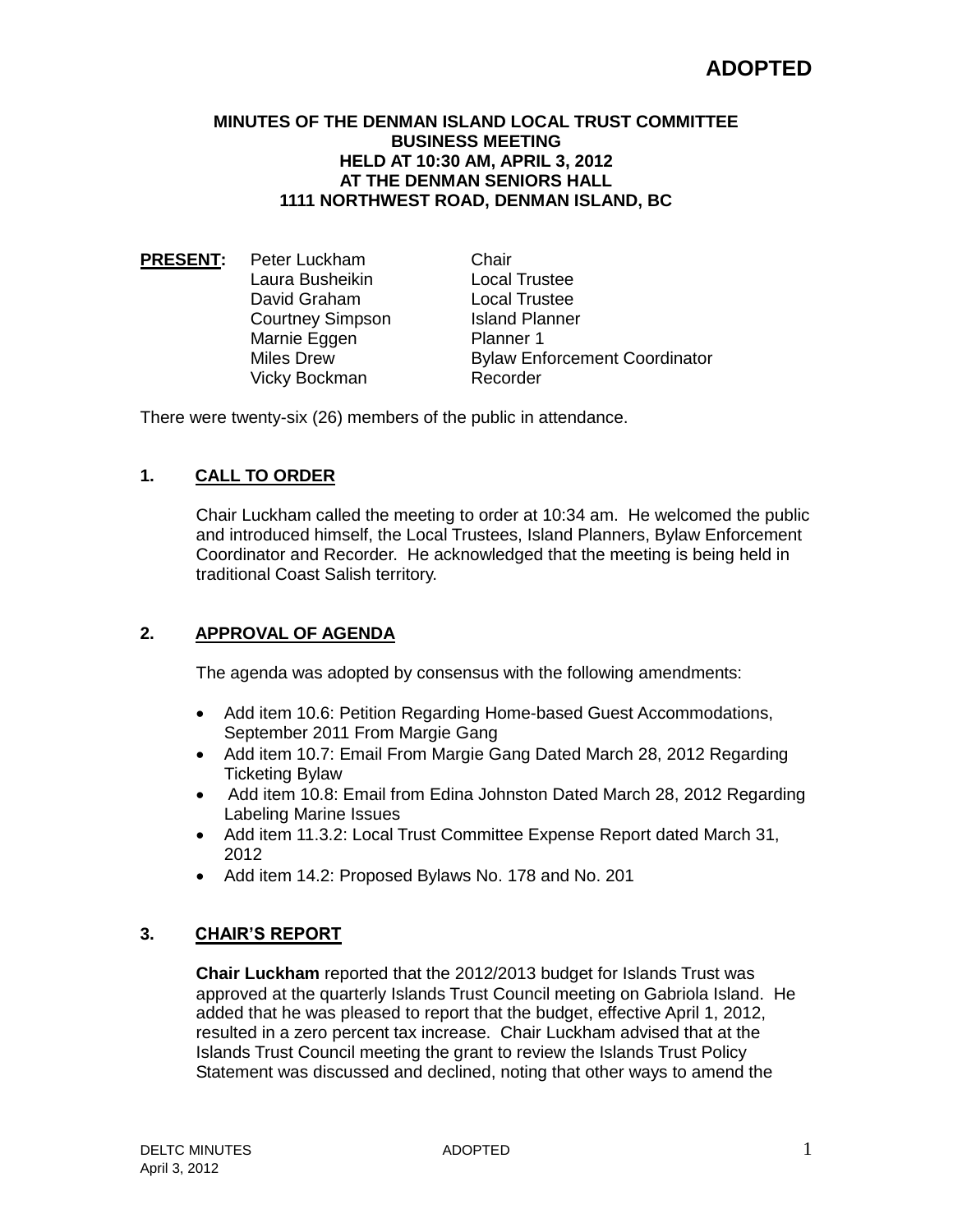Islands Trust Policy Statement as needed will be considered utilizing existing resources.

## **4. TRUSTEES' REPORT**

**Trustee Busheikin** had no report, however stated that she was pleased to see the large attendance at this meeting and encouraged the continuation of expanded community involvement.

**Trustee Graham** reported that he was pleased with the 2012/2013 Islands Trust budget and was in support of the Islands Trust's decision to decline the grant to review the Islands Trust Policy Statement at this time. He noted that amendments to the Islands Trust Policy Statement are likely to be considered in the future.

Trustee Graham stated that he attended the first Trustee Office Day and explained that this opportunity for the public to meet with a Local Trustee will continue to be held every two weeks at the Marcus Isbister Old School. He advised that the Trustees will alternate their attendance and that the Trustee Office Day will be advertised in the Grapevine calendar for reference.

Trustee Graham commented that the recent Community Information Meeting on the subject of the Bylaw Enforcement Notification Bylaw was constructive and well attended. He advised that he attended the Agriculture Plan Steering Committee meeting on March 26, 2012 where the first draft of the Denman Farm Plan was presented. He encouraged the public to attend the next meeting when a fine-tuned version of the Farm Plan is scheduled to be presented and discussed.

## **5. MINUTES**

#### *5.1 Local Trust Committee Meeting Minutes of February 28, 2012*

The minutes were adopted by consensus with the following amendments:

- Page 1, item 3, second paragraph, second line: delete "Canada-British Columbia-"
- Page 4, fourth paragraph ("There was discussion..."): move the paragraph and insert it prior to DE-016-2012
- Page 9, item 13.1: add the following new paragraph after the first paragraph: "It was pointed out that maximum square footage can be an effective way of minimizing greenhouse gas emissions and encouraging a light ecological footprint."
- Page 10, item 15.2, last paragraph, second line: change "forward" to "forwarded"
- *5.2 Section 26 Resolutions Without Meeting Log dated March 21, 2012*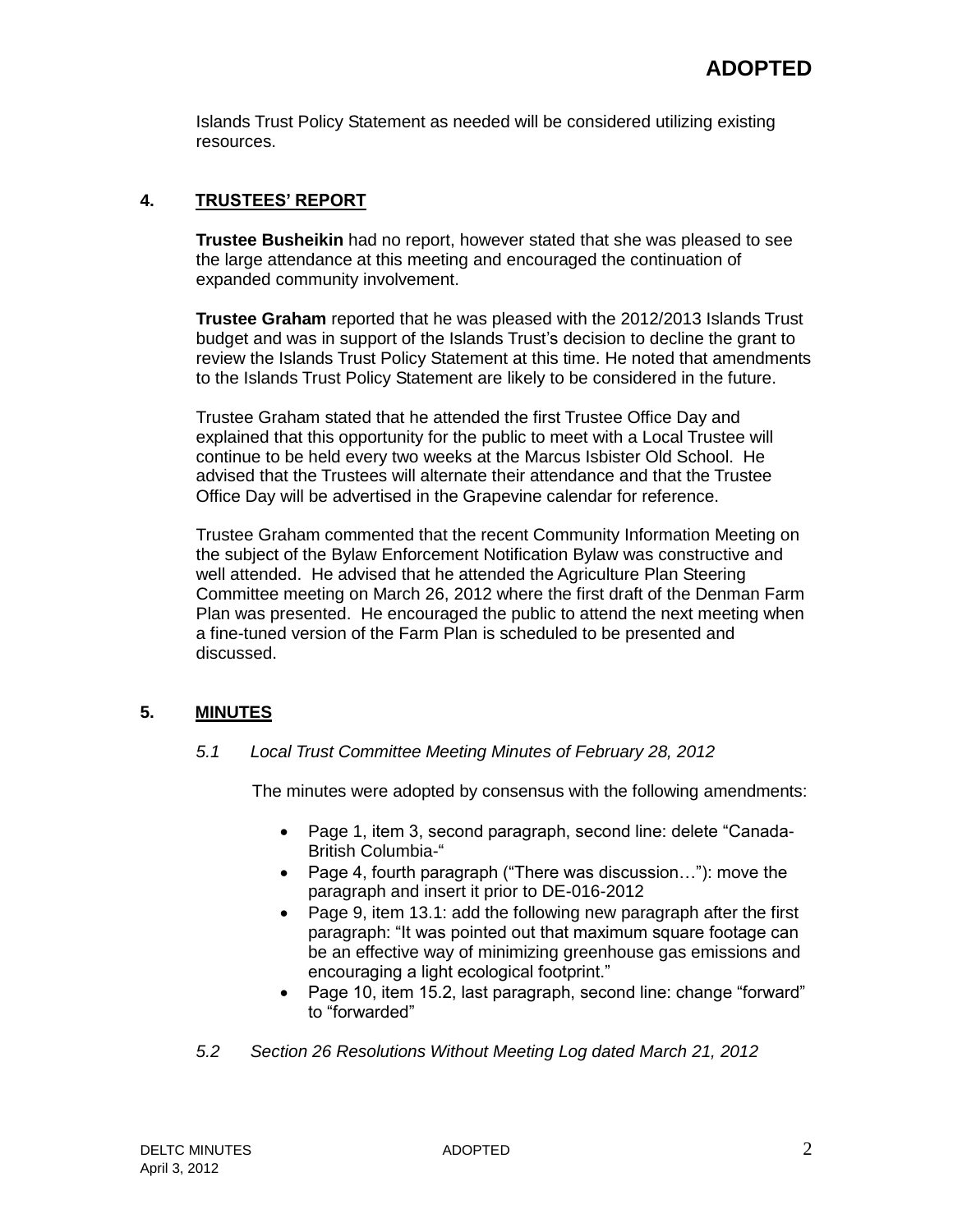Planner Simpson summarized the Resolutions Without Meeting Log dated March 21, 2012.

*5.3 Local Trust Committee Special Meeting Minutes for Community Information Meeting on the Bylaw Enforcement Notification Bylaw of March 14, 2012*

The minutes were received for information with the following amendments:

- Page 1, first sentence: change "twenty-seven (27)" to "forty (40)"
- Page 2, item 5, fifth paragraph, second line: delete "enforcement"

It was acknowledged that this was a well-attended meeting and that the many viewpoints will be taken into consideration as this topic moves forward.

*5.4 Denman Island Advisory Planning Commission Draft Minutes*

There were no Advisory Planning Commission draft minutes.

*5.5 Denman Agriculture Plan Steering Committee Minutes*

The Denman Agriculture Plan Steering Committee minutes from the February 14, 2012 meeting were received.

Trustee Busheikin expressed her disappointment that she missed the meeting, stating that she did not receive the information regarding the change of meeting date. Planner Simpson will follow-up to ensure that the communication lists are complete.

#### **6. BUSINESS ARISING FROM MINUTES**

#### *6.1 Follow-up Action List dated March 21, 2012*

Planner Simpson provided updates to the report. A question was raised regarding the status of the February 28, 2012 item regarding a letter to Department of Fisheries and Oceans and Integrated Land Management Bureau as trustees did not think they had received a copy of it. Planner Simpson responded that she will look into this and report back.

#### *6.2 Bylaw Enforcement Notification Bylaw Community Information Meeting Follow Up*

Trustee Graham presented a summary of the recently held Bylaw Enforcement Notification Bylaw Community Information Meeting, observing that based on input from this and other meetings on the topic, the community appears to be opposed to ticketing in general and is concerned with the possibility of unfounded complaints being registered by disgruntled neighbours. He proposed that the Local Trust Committee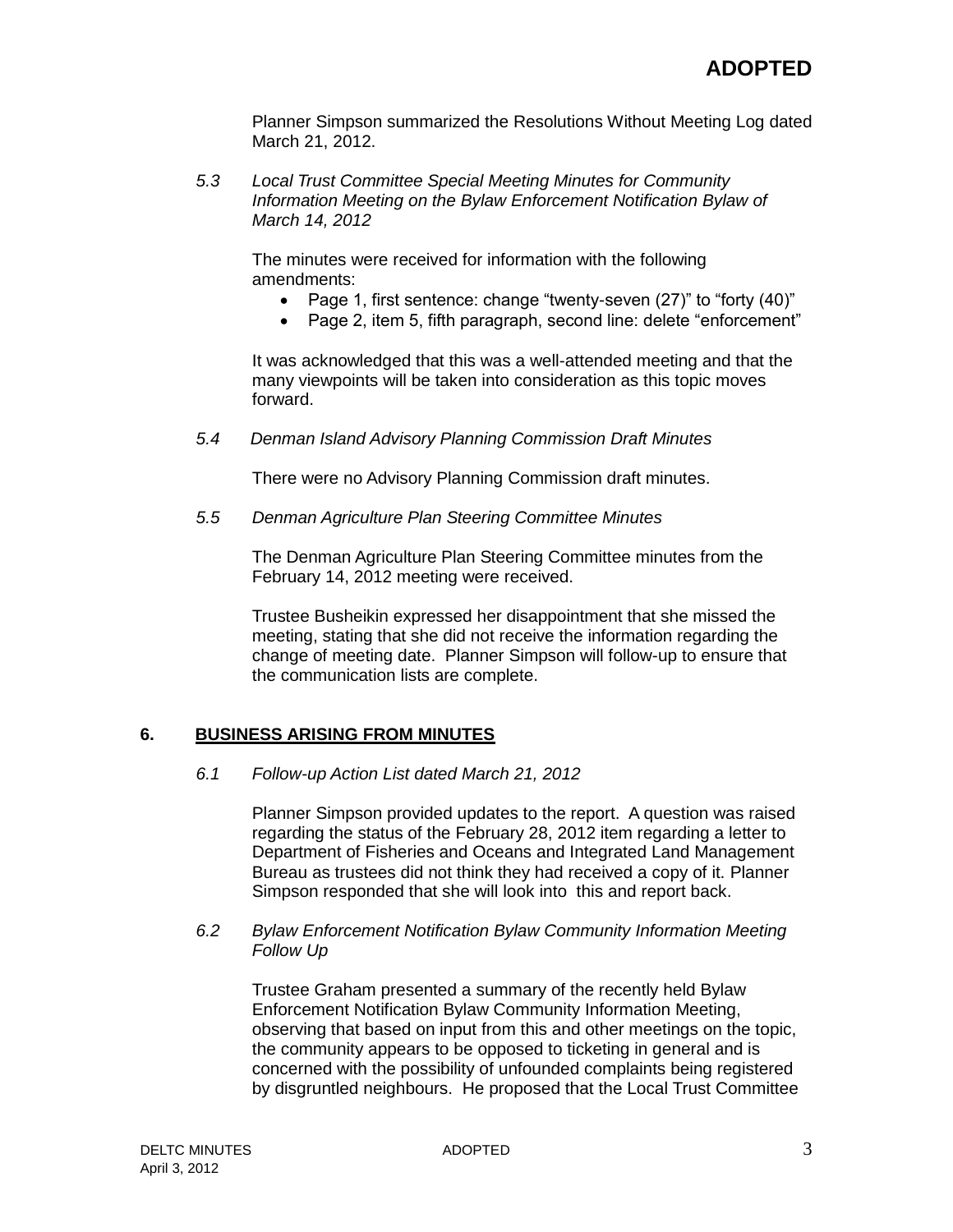proceed no further with proposed Bylaw No. 201 and that it be removed from the bylaws under consideration. He suggested that addressing the proposed bylaw prior to holding community discussions about the regulations is premature. He concluded that bylaw enforcement is not a crisis on Denman Island and that a system of bylaw enforcement does currently exist even if proposed Bylaw No. 201 is withdrawn.

Trustee Busheikin considered the current plan to proceed no further with the proposed bylaw until after a review of housing policies to be a preferable option, suggesting that community discussions could lead to changes allowing the advancement of the proposed bylaw. She advocated for maintaining the status quo on this issue and recommended more community discussion about bylaw enforcement in general and streamlining of the bylaw enforcement system.

Chair Luckham noted that the Islands Trust has received criticism for not enforcing bylaws; the Bylaw Dispute Adjudication System allows enforcement to be conducted on minor infractions and has been supported in some communities. He observed that the discussion appears to be broadening from concerns about housing issues to include concerns about ticketing. He noted that one option is that consideration might be given to creating a resolution to not enforce particular housing problems rather than putting the entire enforcement issue on hold while considering changing existing bylaws. He commented that he would be interested in learning what the Bylaw Enforcement Coordinator may offer regarding alternatives.

Bylaw Enforcement Coordinator Drew recommended that the Local Trust Committee identify issues that they want to review, consider placing the issues on the Work Program, and ask him to come forward with an enforcement policy recommendation specifically structured for those issues. He cautioned that stopping the proposed Bylaw Enforcement Notification Bylaw, without specific instructions not to enforce a particular regulation, will not stop enforcement of housing infractions or enforcement on other minor issues.

Discussion followed on staff workload, the projects list and process that could be involved in various scenarios relating to bylaw enforcement issues. It was determined that the subject of the proposed Bylaw Enforcement Notification Bylaw can be discussed further later in this agenda or on a future agenda.

#### **7. APPLICATIONS AND PERMITS**

*7.1 DE-ALR-2011.3 (Holden, Jacobs & Aronson – 3333 North Central Rd.) Staff Report Dated March 15, 2012*

Planner Eggen summarized the Memorandum dated March 15, 2012 and reported that subsequent to this report the applicants have advised that they have additional information that may have a bearing on the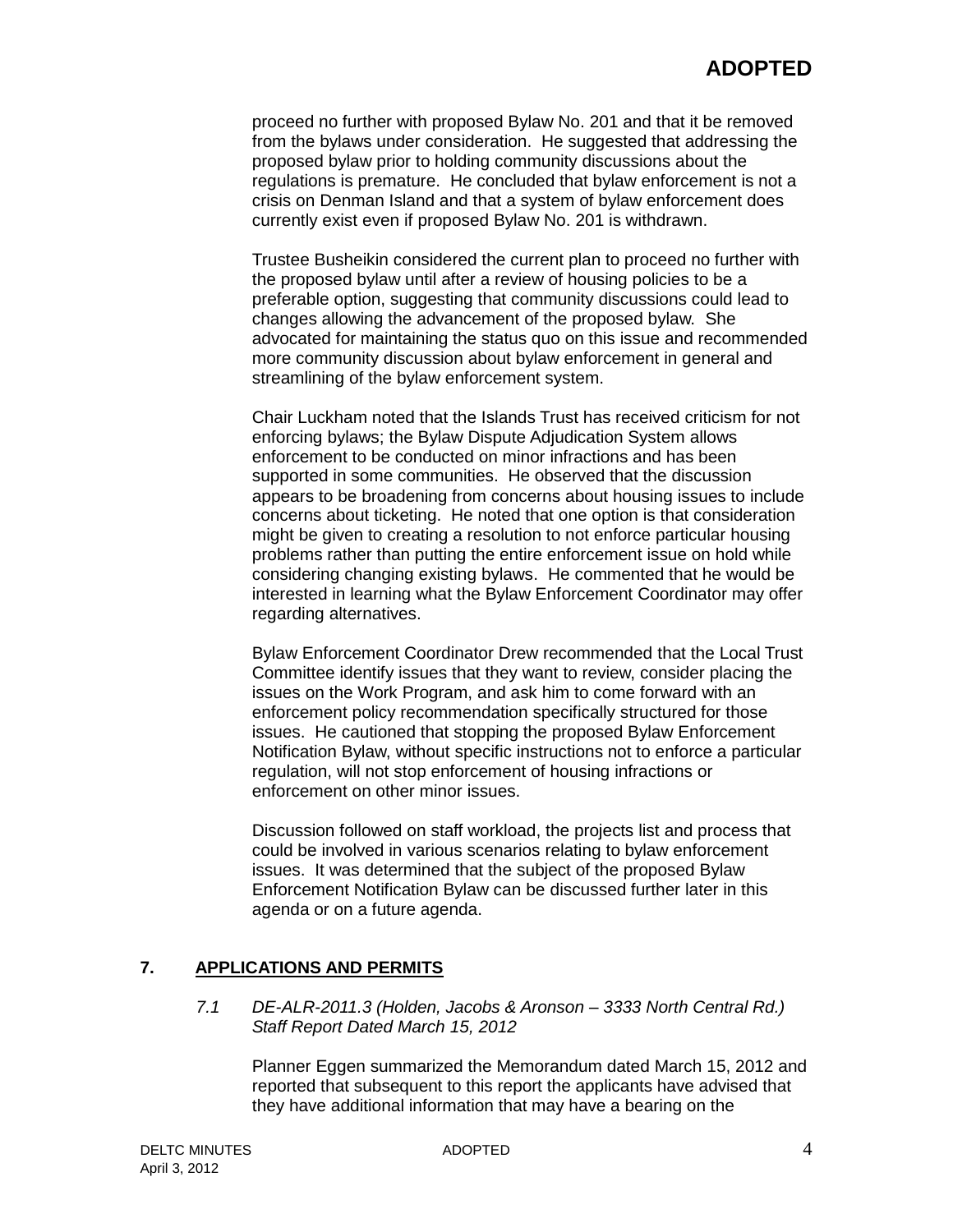application. The option was given to the applicants to either speak today to the application or provide new information in a written form for consideration at a later date.

Chair Luckham clarified that the role of the Local Trust Committee is to determine whether or not to refer the application to the Agricultural Land Commission where the decision will be made. He advised that the inclusion of more information, including a Farm Plan, would assist in the process and encouraged that approach.

The applicants responded that they would like to defer the consideration of this application to allow time to provide more information and asked for information regarding preparation of a Farm Plan. In response it was suggested that staff might assist in providing such information.

The Trustees agreed by consensus that a decision on the application be deferred until the supplemental information is provided.

*DE-030-2012* It was **MOVED** and **SECONDED** that the Denman Island Local Trust Committee direct staff to bring forward a revised staff report on DE-ALR-2011.3 (Holden, Jacobs & Aronson – 3333 North Central Road) incorporating new information from the applicants.

#### **CARRIED**

Planner Simpson clarified that because the Local Trust Committee has not seen the new information, the outcome of a decision whether or not to refer the application to the Agricultural Land Commission cannot be guaranteed. Similarly, it was advised that the Local Trust Committee cannot guarantee the outcome of the Agricultural Land Commission's decision in this matter.

### **8. DELEGATIONS**

#### *8.1 Simon Palmer for Denman WORKS! Regarding Visitor-Related Bylaw Amendment Request*

**Simon Palmer**, President of Denman WORKS! Economic Enhancement Society presented an overview of the elements leading to the examination and request for the amendment of Bylaw No. 186. He stated that the issue was originally brought to their attention in September, 2011 by a delegation representing Hornby/Denman Tourist Services Society. He explained that the mandate of the Denman WORKS! Society is to nurture economic activity on the island. He indicated that visitor-related economic activity to house caregivers, facilitate visiting family, augment income and to provide affordable housing is of primary importance for the preservation of a diverse Denman Island community. He urged the Local Trust Committee to act on this request as soon as possible in a manner that reflects present needs and thinking on Denman Island.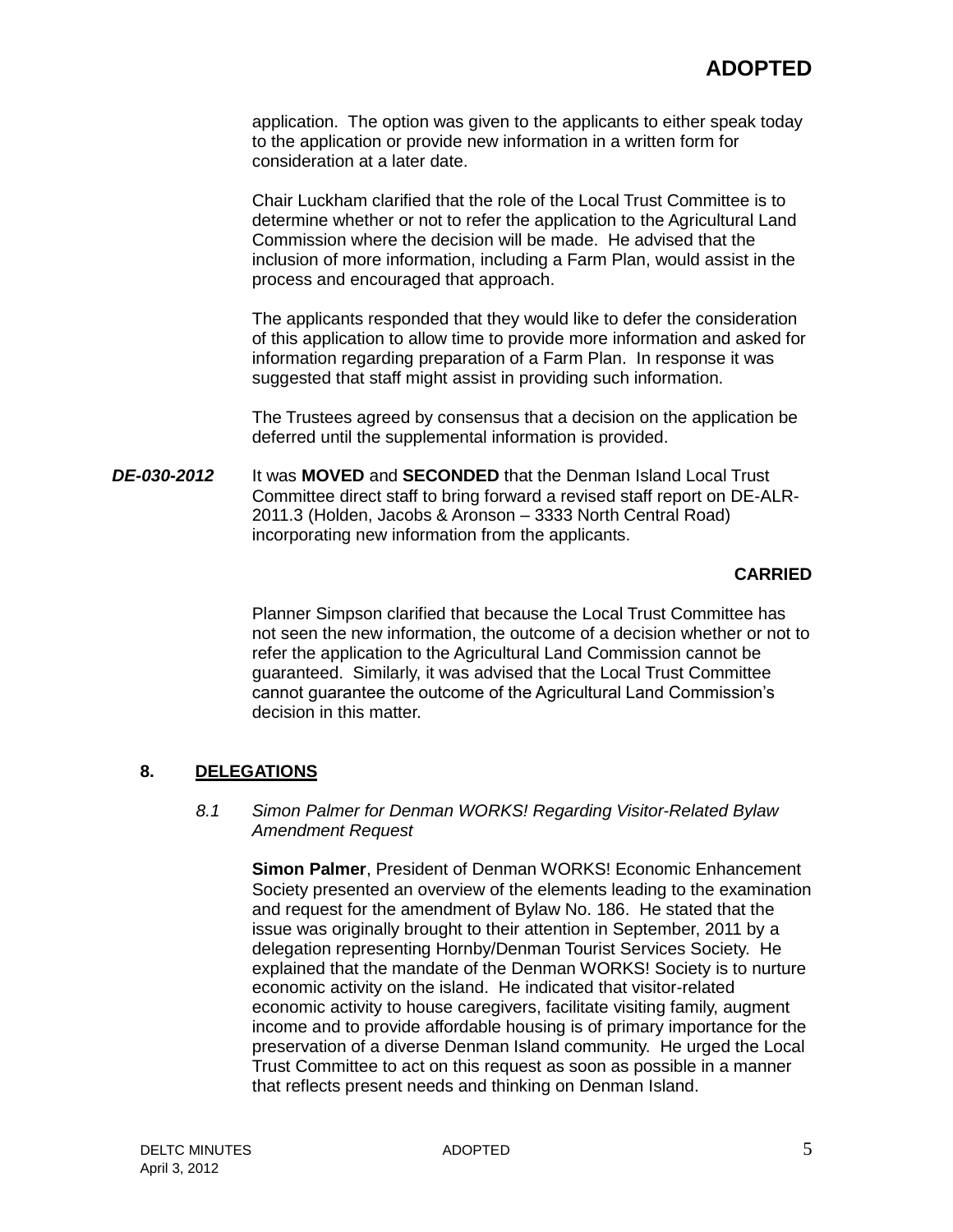**Morley McKeachie**, Director of Denman WORKS! read the resolution passed by the Directors of Denman WORKS! in December, 2011 requesting amendments to Bylaw No. 186. He presented arguments for advancing the requested amendments and referenced segments of the Denman Island Official Community Plan including the Vision Statement and Guiding Principals that support the request. He outlined the economic difficulties facing residents of Denman Island and pointed out that permitting more options for guest accommodations would be a source of income with numerous positive implications. He recommended that concerns about water, septic and noise resulting from any possible changes could be addressed at the time of the review of Bylaw No. 186. He concluded by stating that Denman WORKS! supports a review and amendment of the relevant portions of Bylaw No. 186 to further the objectives of the Official Community Plan and the economic well-being of Denman Island.

Trustee Graham noted that hearing from the community on this issue is necessary and commented on the full work plan that the Local Trust Committee has outlined for the term. He recommended a standing resolution be created, protecting guest accommodation operators until the Local Trust Committee has reviewed current relevant regulations.

Trustee Busheikin confirmed that Denman WORKS! has not had consultation with the wider community on guest accommodation issues and acknowledged that this is a necessary step. There was discussion of the Local Trust Committee's Work Program and priorities and it was determined that this potential project, with public consultation, would be a significant process.

Chair Luckham confirmed that the Local Trust Committee has three Top Priorities established which have been identified as important issues to the community. He suggested that it is necessary to consider how the broader community would like the Local Trust Committee to address visitor accommodation issues. He expressed caution that there may be other factors to consider prior to creating a resolution for bylaw enforcement policy.

As an alternative, Trustee Graham suggested that a group could make an application for bylaw amendments and he summarized the costs which would be involved. He clarified that there would be no guarantee of outcome, however explained that it would facilitate the ability of the Local Trust Committee to address the issue.

*DE-031-2012* It was **MOVED** and **SECONDED** that the Denman Island Local Trust Committee request there be no action of bylaw enforcement regarding guest accommodation enforcement other than environmental issues until such time that the Local Trust Committee has reviewed current regulations.

> **DEFEATED The vote was unanimous**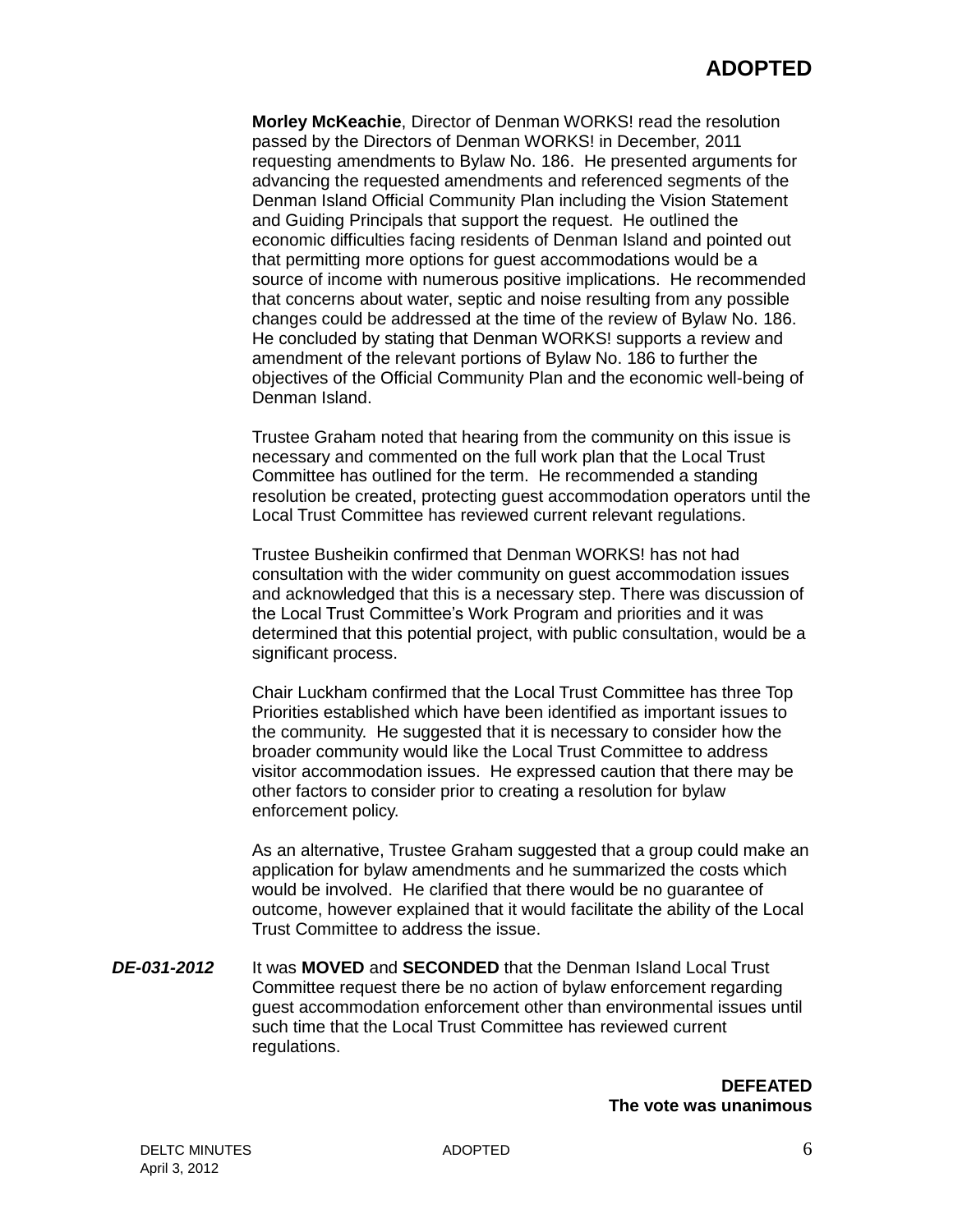# **ADOPTED**

Trustee Graham spoke to the motion, stating that he is concerned with guest accommodation operations being subject to proactive enforcement.

Bylaw Enforcement Coordinator Drew recommended that he bring a draft standing resolution to the next Local Trust Committee meeting for consideration that might be more complete.

The motion and possible alternatives were discussed and it was the consensus that a well-constructed motion drafted by the Bylaw Enforcement Coordinator would be useful.

*DE-032-2012* It was **MOVED** and **SECONDED** that the Denman Island Local Trust Committee request Miles Drew, Bylaw Enforcement Coordinator to draft an appropriate standing resolution that would protect guest accommodation practitioners from enforcement bylaw actions until such time as the Denman Island Local Trust Committee has reviewed current regulations, and to bring a report back to the Denman Island Local Trust Committee for consideration.

**CARRIED**

**Morlie McKreachie** expressed concern that tourist season is approaching and it is unknown when the Bylaw Enforcement Coordinator will provide the requested report.

Chair Luckham responded that the report will be scheduled for presentation at the next Local Trust Committee meeting. He affirmed that all community concerns need to be respected and that the work will be completed as quickly as possible under these circumstances.

#### **9. TOWN HALL DISCUSSION**

**Louise Bell** – noted that proposed Bylaw No. 201 is not on the Islands Trust website under Administrative Bylaws as it should be. She questioned the purpose of the recent Community Information Meeting as the Trustees had previously indicated that they did not intend to proceed further with the proposed bylaw and the audience attending appeared to be essentially the same as those that attended the Local Trust Committee when proposed Bylaw No. 201 was on the agenda. She noted that Simon Palmer's email (agenda item 10.4) referred to "irrelevant or petty bylaws" and she disagreed with that characterization, stating that the bylaws represent a careful blend of the wishes of the community and Islands Trust. She stated her opinion that the Local Trust Committee Work Program is important and should not be sidelined.

**Ralph McCuaig** – pointed out that many who stay at the guest accommodation facilities are visitors and relatives of residents, not just tourists.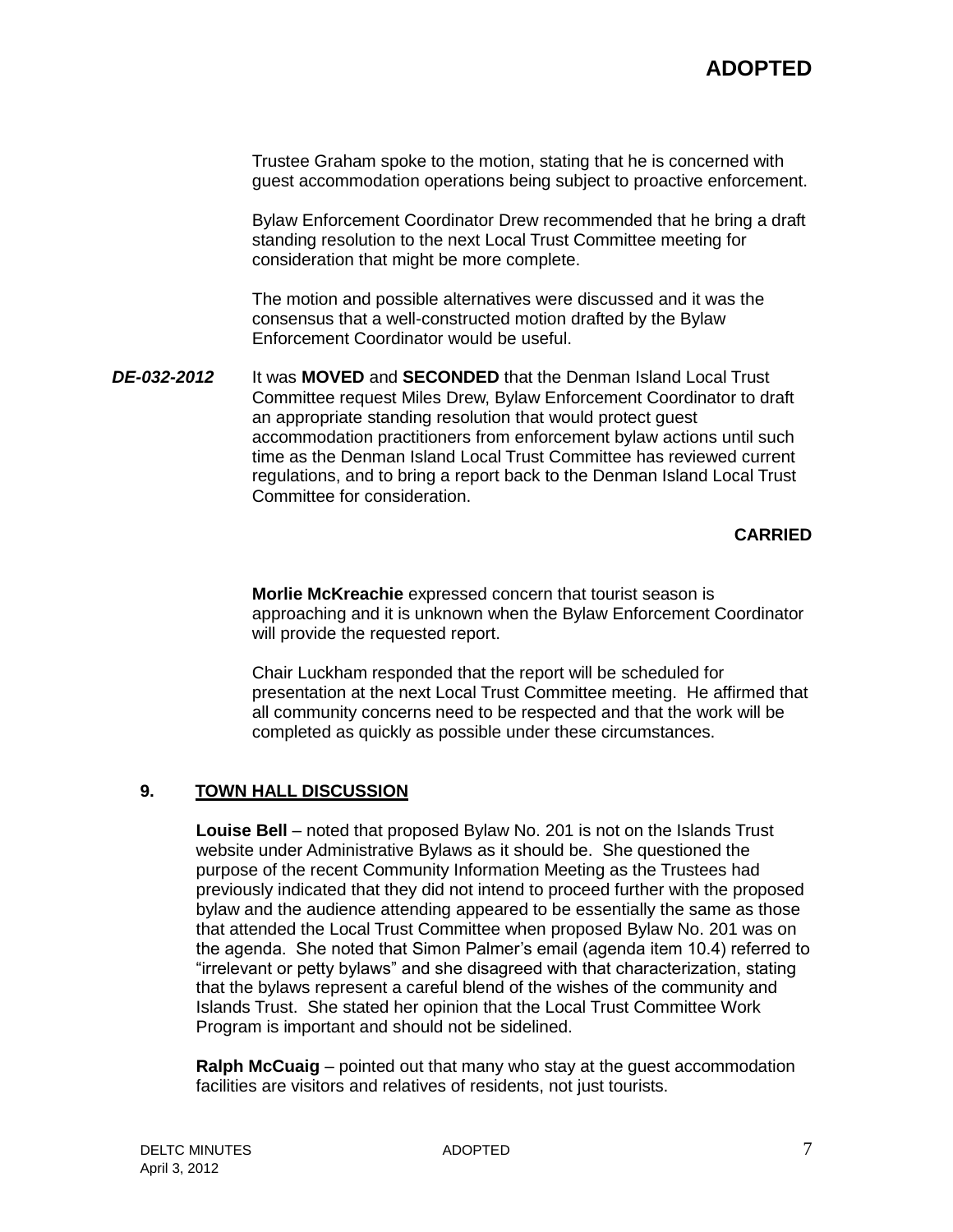**Julie Geremia** – appreciated the time and energy being given by all involved to make this the best community possible and valued hearing both sides of the rationale at today's meeting. She said that most of the people attending this meeting are successful guest accommodation operators, furthering the economy of Denman Island. She pointed out that the guest accommodation industry has evolved as a valuable service that compliments Denman Island and she is trying to keep positive, however does not like the fear that is generated from the receipt of bylaw enforcement letters.

**Karen Ross** – stated that she came to this meeting to hear the discussion. She stated that she feels it has been a positive discussion and experience thus far.

**Jan Bruce** – acknowledged that she is a B&B operator on Denman Island and expressed her support for updating the guest accommodation bylaw regulations. She commented that not permitting a refrigerator and a microwave in guest accommodation in secondary suites makes it difficult for guests to be comfortable. She noted that it is hard for operators to comply with the provincial health requirements for serving meals to guests. She stated that guest accommodations are also utilized by service contractors and workers who must stay on Denman for a length of time and who find the lack of ability to prepare meals a concern. She expressed her opinion that the regulations are not only hurting the B&B operators but also Denman Island.

**Dawn Stofer** – expressed her support for the work that Simon Palmer and Denman WORKS! have done to bring this issue forward. She noted that it is important to distinguish between residences and empty vacation homes and she emphasized that this is not about empty vacation homes as B&B operators are able to closely monitor conditions.

**Riane Dasilva** – expressed her comfort with the status quo regarding proposed Bylaw No. 201, knowing that only in extreme circumstances will infractions be enforced.

**Margie Gang** – pointed out that Hornby/Denman Tourist Services did canvas the wider community regarding amending guest accommodation bylaws by circulating a petition. She reported that 45 signatures were obtained on the petition and that not all were B&B operators. The results indicated that all were in favor of change. She stated that postponing action on this issue perpetuates the fear that already exists and that suggesting a group apply to change the bylaw is too expensive and unreasonable. She asked why proposed Bylaw No. 201 is necessary when Denman Island is not in a bylaw enforcement crisis and noted that the Local Trust Committee gave first, second, and third reading to the proposed bylaw at a meeting with only three people in attendance.

**Charles Metke** – observed that Denman Island tourism is not being mentioned in either a large Edmonton journal or in the BC Ferry magazine.

**Simon Palmer**, Denman WORKS! – expressed his hope that the Trustees can see that there is significant interest in changing Bylaw No. 186 and that the request is not unreasonable and would benefit the entire island. He submitted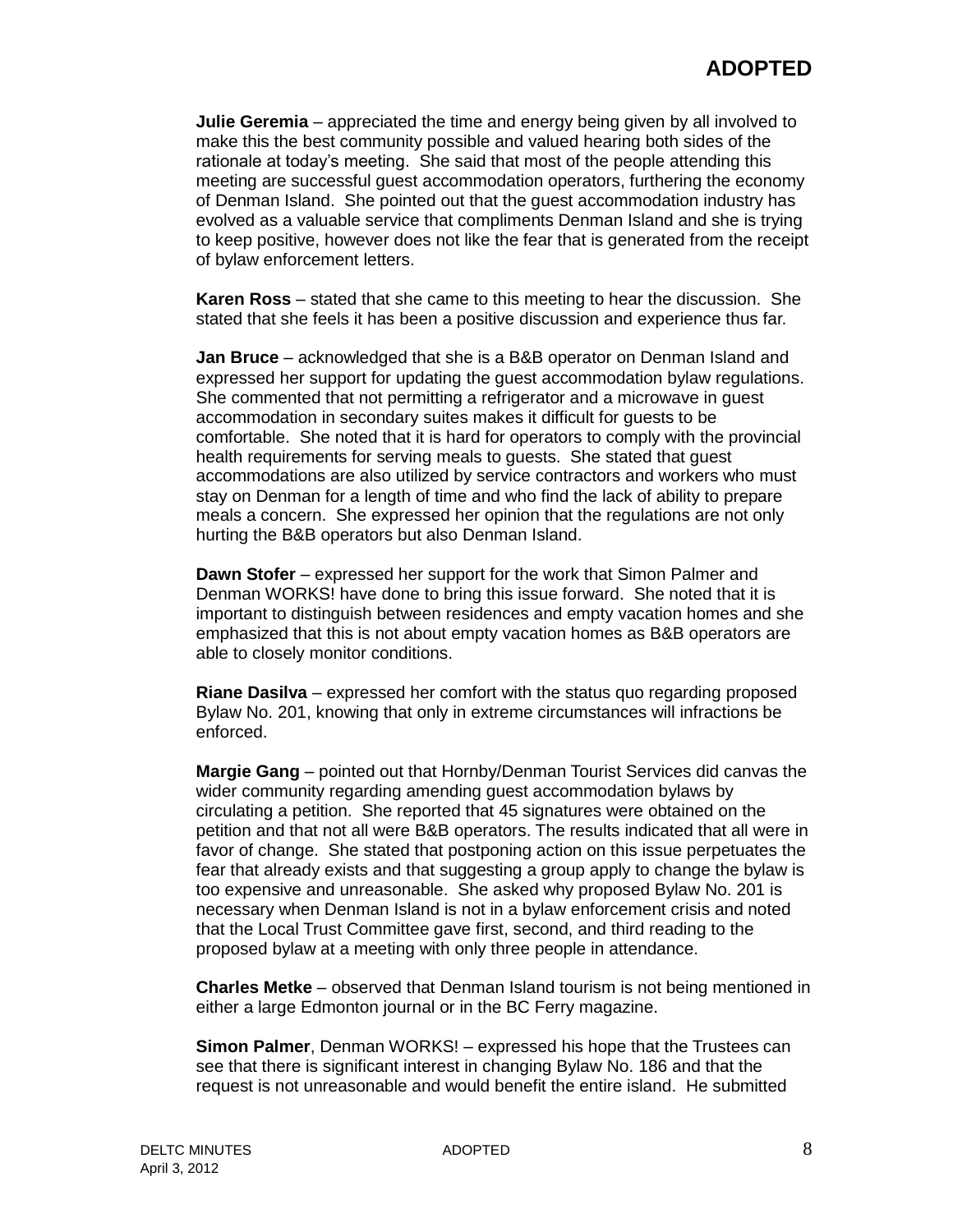correspondence from some members of the public who could not attend this meeting.

Chair Luckham recessed the meeting at 12:42 pm and reconvened at 1:00 pm.

### **10. CORRESPONDENCE**

*10.1 Letter dated February 10, 2012 from Shelly Jepps of Fisheries and Oceans Canada to Patricia McLaughlin, Denman Island Marine Stewardship Committee Regarding Predator Netting and Herring – Baynes Sound*

The Local Trust Committee reviewed the letter.

*10.2 Email dated December 16, 2011 from Simon Palmer of Denman WORKS! Regarding Bylaw Amendment Request for Denman Island Land Use Bylaw No. 186 (This item was 10.6 on January 24, 2012 agenda and was deferred)*

The email was received.

*10.3 Letter dated February 23, 2012 to Peter Luckham from BC Shellfish Growers Association regarding the Denman Island Farm Plan*

Planner Simpson provided an update, stating that subsequent to receipt of this letter, she spoke with Roberta Stevenson and informed her that the scope of the Denman Agricultural Plan does not include shellfish aquaculture as the Investment Agriculture Foundation will not fund work in related to aquaculture.

Trustee Graham noted that the Farm Plan does mention aquaculture and identified the specific occurrences. Trustee Busheikin noted that the letter indicates a willingness to work with the Islands Trust and she suggested that a response to the letter in an effort to find ways to work constructively together would be appropriate. Discussion followed on possible responses or invitations to extend.

*DE-033-2012* It was **MOVED** and **SECONDED** that the Denman Island Local Trust Committee ask staff to reply, on the Chair's behalf, to BC Shellfish Growers Association thanking them for their interest in the Denman Island Farm Plan and for speaking with Planner Simpson, and that the Local Trust Committee would look to the future to further develop this conversation.

#### **CARRIED**

*10.4 Email dated March 15, 2012 from Simon Palmer regarding Bylaw Enforcement*

The email was received.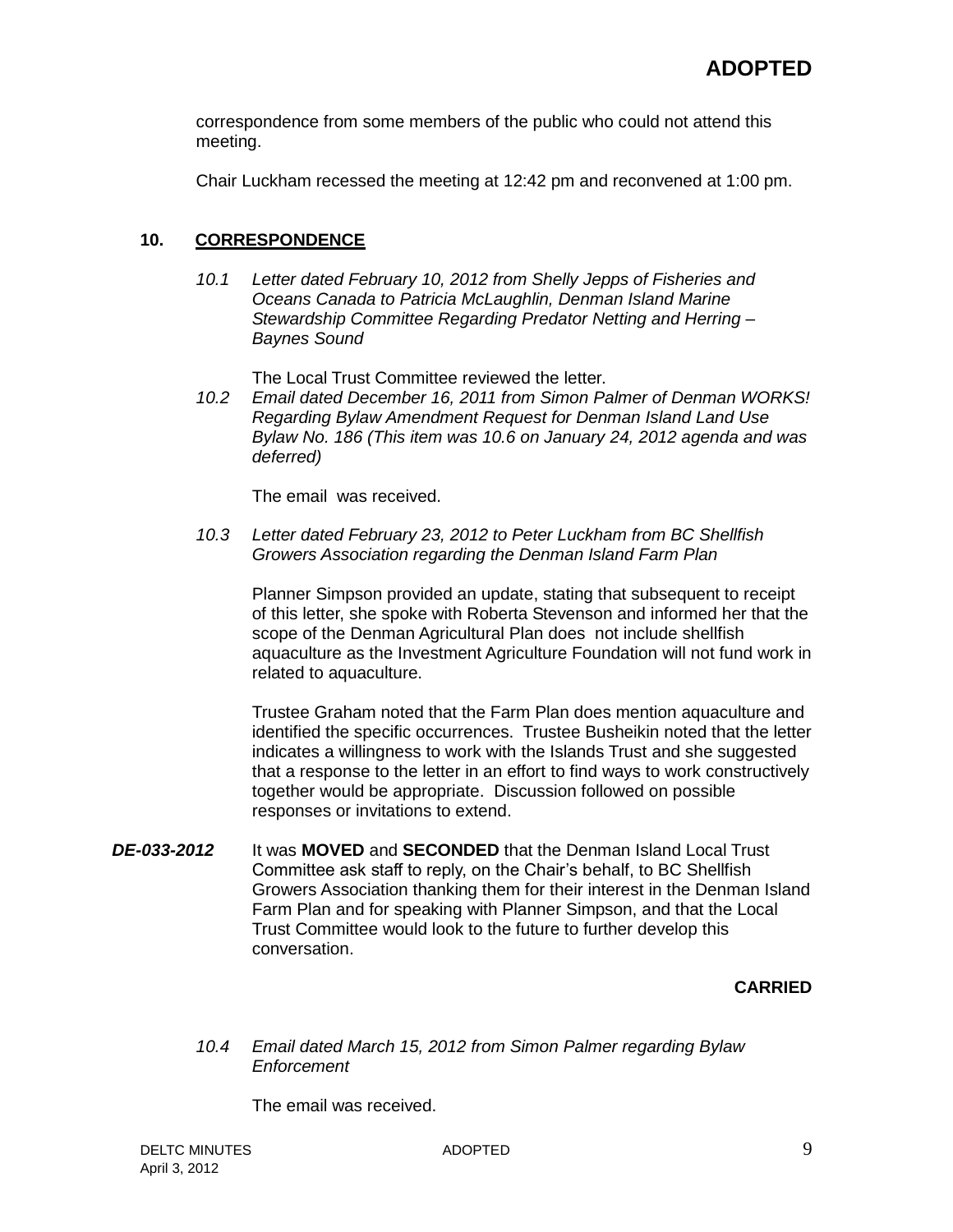*10.5 Email dated March 20, 2012 from Pat McLaughlin forwarding Information from Ramona de Graff on BC Shore Spawners Alliance regarding Possible Changes to the Fisheries Act and Consequences for the Marine Environment*

Trustee Graham noted that this email was disseminating information through links from special interest groups and he advised that he does not wish to receive information in this manner; that in general he would prefer to receive information from official links.

*10.6 Petition re Home-Based Guest Accommodations, September 2011 From Margie Gang*

It was reported that this petition was presented for information in response to an enquiry from a prior Local Trust Committee meeting and that it represented an attempt by Denman WORKS! to determine if the community was supportive of the initiative to amend Bylaw No.186.

*10.7 Email from Margie Gang Dated March 28, 2012 Re: Ticketing Bylaw*

The email was received. In response to an enquiry asking if the Local Trust Committee might consider sponsoring an event regarding restorative justice it was the consensus that the Local Trust Committee would be interested in attending such a beneficial event if organized by an interested party other than the Local Trust Committee.

*10.8 Email from Edina Johnston Dated March 28, 2012 Re: Labeling Marine Issues*

There was discussion regarding the email and the intent and implications of the words used to identify the issues contained in the Staff Report and Work Program. It was the consensus that the text "impacts of shellfish farming on the marine environment" is an appropriate and not adversarial description of the issues to be examined.

#### **11. REPORTS**

#### *11.1 Work Program*

*Top Priorities Report and Projects Report dated March 21, 2012*

Planner Simpson summarized and updated the Top Priorities list. Trustee Graham requested that the information in the Agriculture Plan Activity column be updated to make it more current.

It was pointed out that resolution DE-010-2012 from the January 24, 2012 Local Trust Committee meeting requested staff to add Review of Housing Policies E. 1 with respect to secondary cottages and suites in residential designations to the Projects List, however it had not been added. Staff was requested to correct the omission.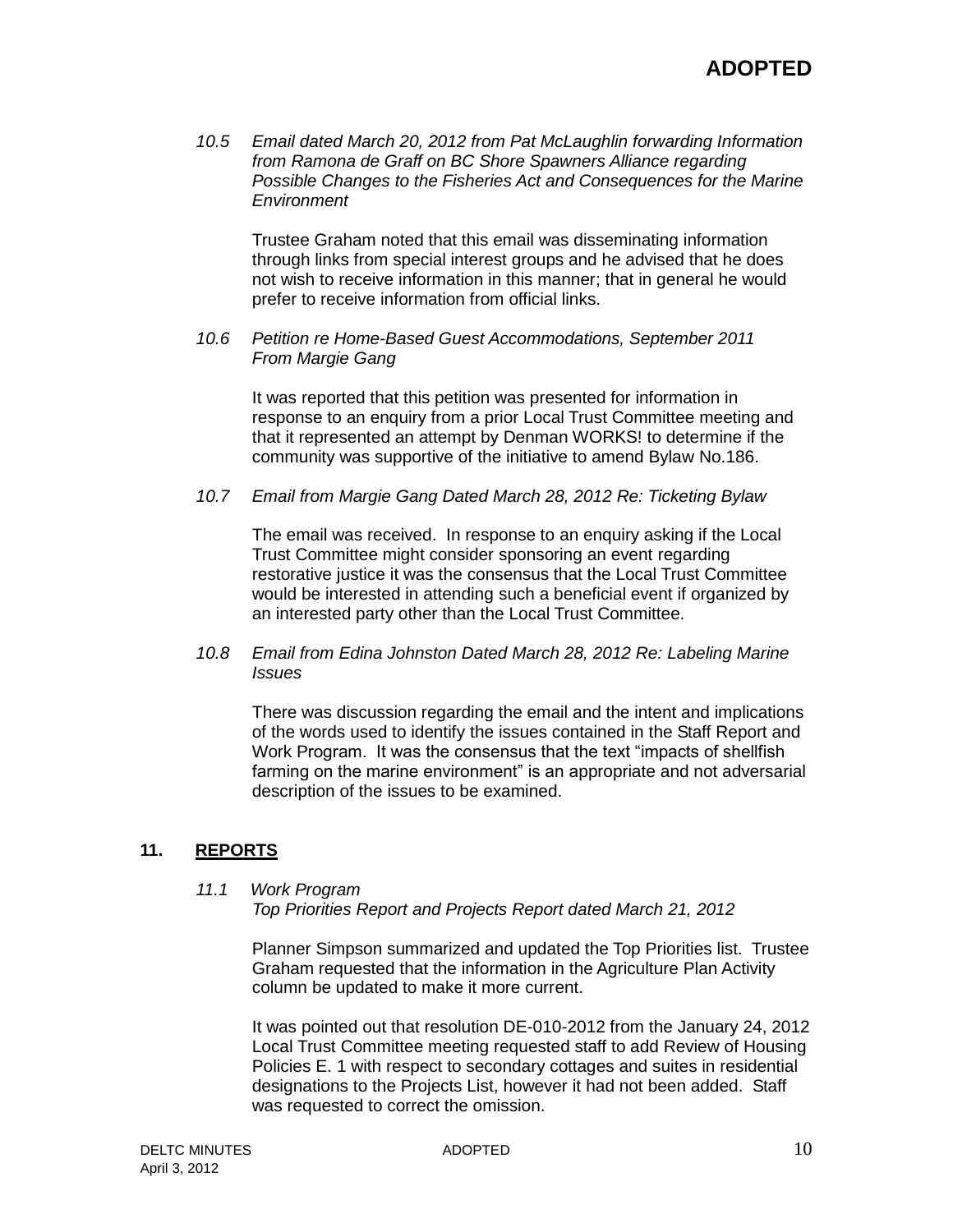Trustee Busheikin suggested that preparation to initiate the Affordable Housing Strategy might require time and asked if it would be possible to begin some of the process as time permits, perhaps by involving the Advisory Policy Commission. Discussion followed on the effects to the Planner's workload and the process that may be involved. It was noted that there is an affordable housing report prepared by a task force as well as other relevant reports that have been prepared in the past that might provide value if circulated as a starting point.

**Doug Wright** commented that Top Priority No. 3 may not be necessary as Fisheries and Oceans Canada did write a letter to all shellfish growers advising them to secure anti-predator netting properly to avoid fines and that this might suggest that they will be implementing new standards.

Chair Luckham cautioned that the implications of this information need to be considered before a determination of removing the third Top Priority from the list can be made and suggested it could be discussed further at a future meeting.

There was discussion about the possibility of staff researching funding for the Affordable Housing Strategy project as time allows without changing any of the Top Priorities.

*DE-034-2012* It was **MOVED** and **SECONDED** that the Denman Island Local Trust Committee direct staff to research funding towards the creation of an Affordable Housing Strategy for Denman Island.

#### **CARRIED**

*11.2 Applications Log Report dated March 21, 2012*

> Planner Simpson reported that there were no updates to the Applications Log as presented.

- *11.3. Trustee and Local Expenses*
	- *11.3.1 Trustee and Local Expenses Expenses posted to February 23, 2012*

The expenses posted to February 23, 2012 were received.

*11.3.2 Email from Linda McClung re: FW: Denman March /12 Expense Report*

> The Local Trust Committee discussed budget items for 2012/2013 and expenditure amounts for categories were determined.

*DE-035-2012* It was **MOVED** and **SECONDED** that the Denman Island Local Trust Committee request staff to propose the following budget for 2012/2013: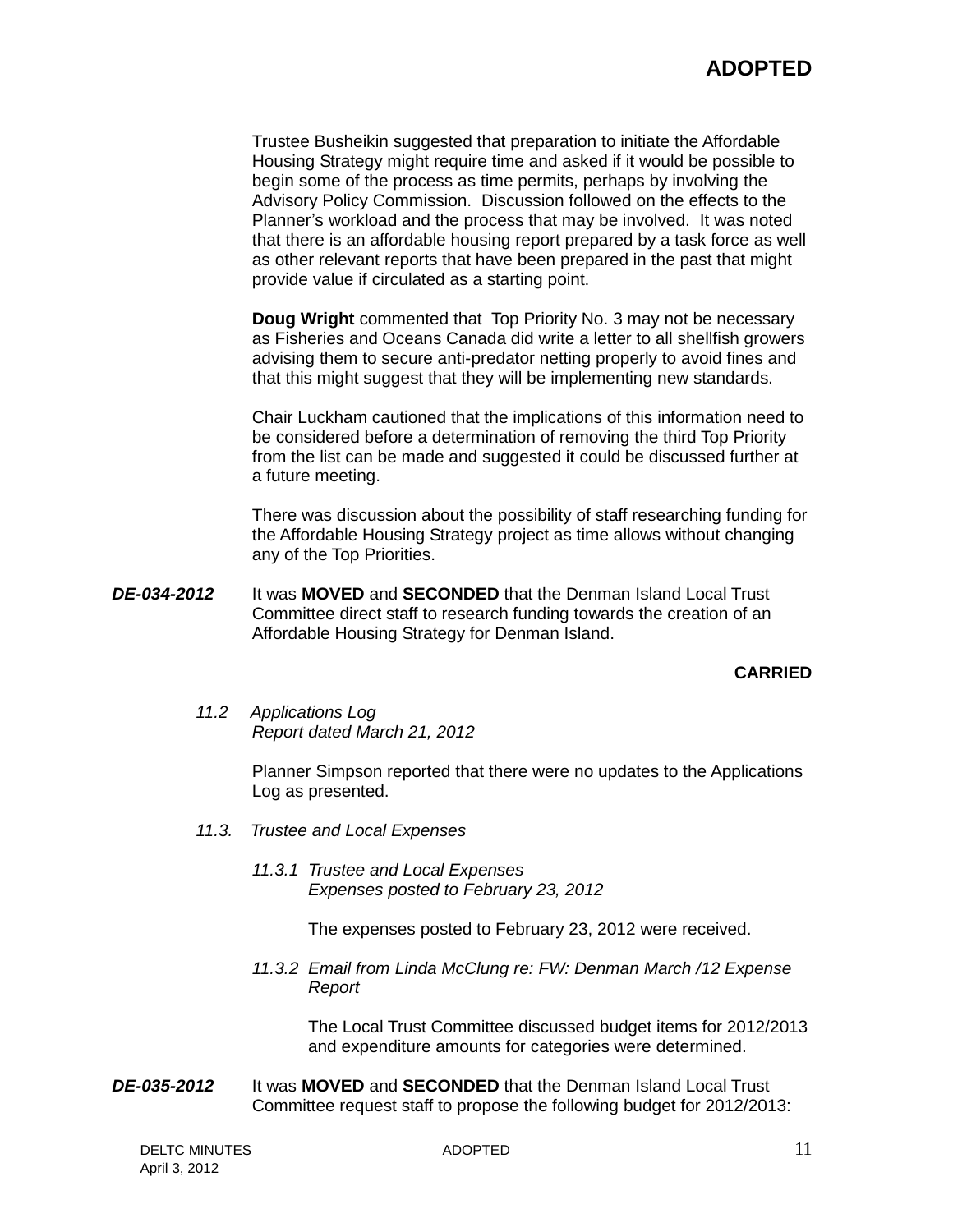# **ADOPTED**

| 65000 Trustee Expenses | 250.00   |
|------------------------|----------|
| 65200 LTC Meetings     | 2,500.00 |
| 65210 APC Meetings     | 500.00   |
| 65220 Communications   | 300.00   |
| 65230 Special Projects | 200.00   |
| 65240 Miscellaneous    | 550.00   |
|                        |          |

**CARRIED**

### **12. LOCAL TRUST COMMITTEE PROJECTS**

*12.1 Review of Policies and Regulations regarding Impacts of Shellfish Farming on Marine Environment Staff Report dated March 13, 2012*

The Staff Report was deferred to the next Local Trust Committee meeting.

*12.2 Riparian Areas Regulation Update*

Planner Simpson provided an update to the Riparian Areas Regulation project, stating that a report for the Morrison Marsh watershed has been received and will be scheduled for presentation at the next Local Trust Committee meeting.

#### **13. NEW BUSINESS**

*13.1 Memorandum dated February 21, 2012 to Local Trustees from David Marlor, Director of Local Planning Services regarding A Strategic Approach to Islands Trust Communications*

The memorandum was received. Chair Luckham recommended that the communication strategy and guidelines be kept in mind as a tool for reference in various upcoming projects.

#### **14. BYLAWS**

*14.1 Proposed Bylaw No. 203 cited as the "Denman Island Local Trust Committee Advisory Planning Commission Bylaw, 2012".*

Planner Simpson reported that Proposed Bylaw No. 203 has been approved by the Executive Committee.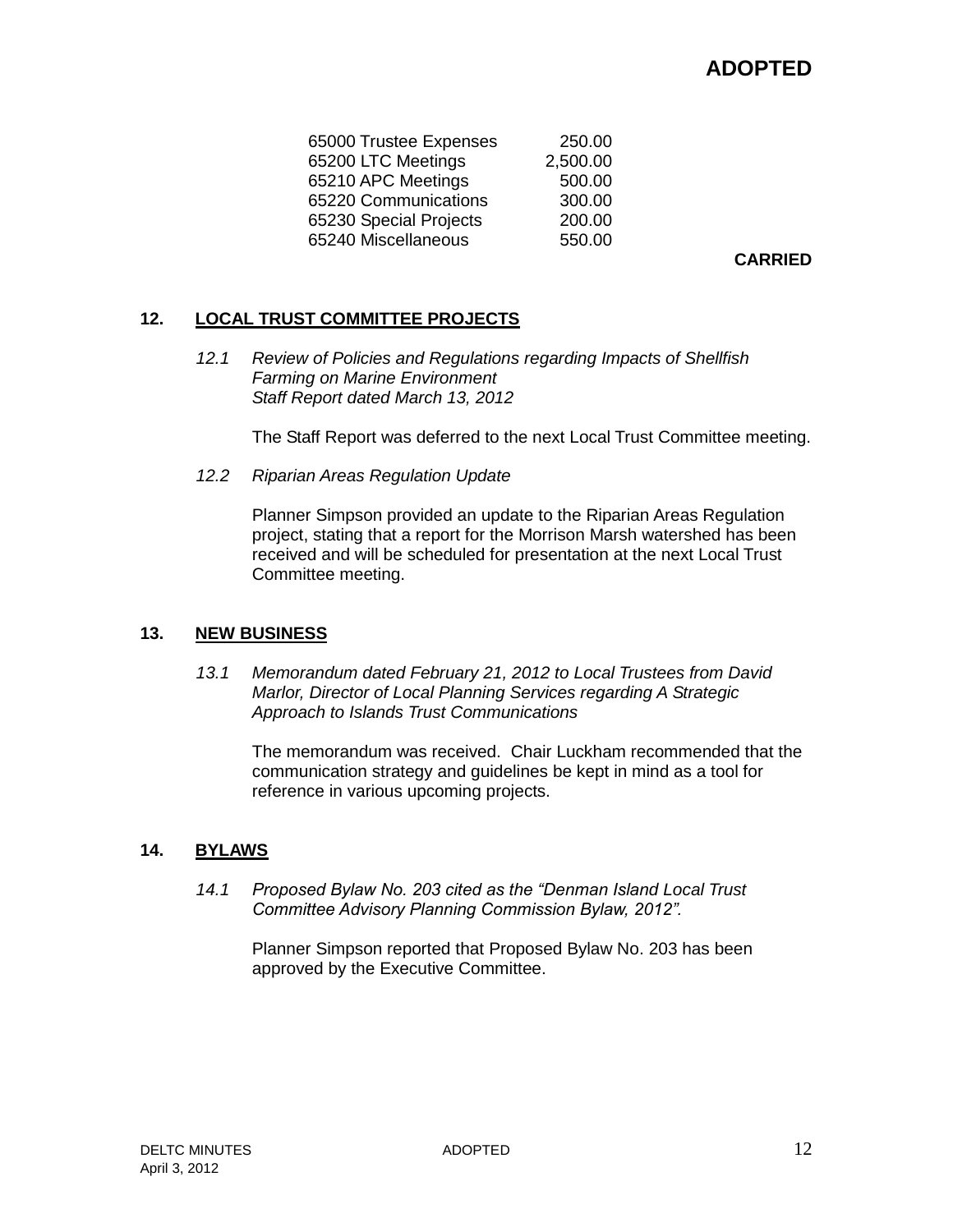*DE-036-2012* It was **MOVED** and **SECONDED** that the Denman Island Local Trust Committee adopt Proposed Bylaw No. 203 cited as the "Denman Island Local Trust Committee Advisory Planning Commission Bylaw, 2012".

## **CARRIED**

*14.2 Proposed Bylaws No. 178 and 201*

Trustee Graham requested that Proposed Bylaw No. 178 be removed from the website under Administrative Bylaws heading as the intention is to not proceed any further with this proposed bylaw.

*DE-037-2012* It was **MOVED** and **SECONDED** that the Denman Island Local Trust Committee proceed no further with Proposed Bylaw No. 178 and have it removed from the Denman Island Local Trust Committee web page.

## **CARRIED**

Proposed Bylaw No. 201 was discussed earlier in the agenda.

# **15. ISLANDS TRUST WEBSITE**

*15.1 Denman Page*

The following change was requested to the website:

• Denman Island Farm Plan Section: bring information up to date

## **16. CLOSED MEETING**

*DE-038-2012* It was **MOVED** and **SECONDED** that the Denman Island Local Trust Committee close the next part of the February 28, 2012 business meeting to discuss matters pursuant to Section 90(1)(a) of the *Community Charter* to consider appointments to the Marine Advisory Planning Commission and for the receipt of advice that is subject to solicitor-client privilege, including communications necessary for the purpose and that Courtney Simpson, Island Planner; Marnie Eggen, Island Planner; Miles Drew, Bylaw Enforcement Coordinator; and Vicky Bockman, Recorder be invited to attend this meeting.

## **CARRIED**

## **17. RECALL TO ORDER**

Chair Luckham announced that Elizabeth Johnston, Edina Johnston and Rob Wiltshire have been appointed to the Marine Advisory Planning Commission for a term of two years and that Shelly McKeachie and Patricia McLaughlin for one